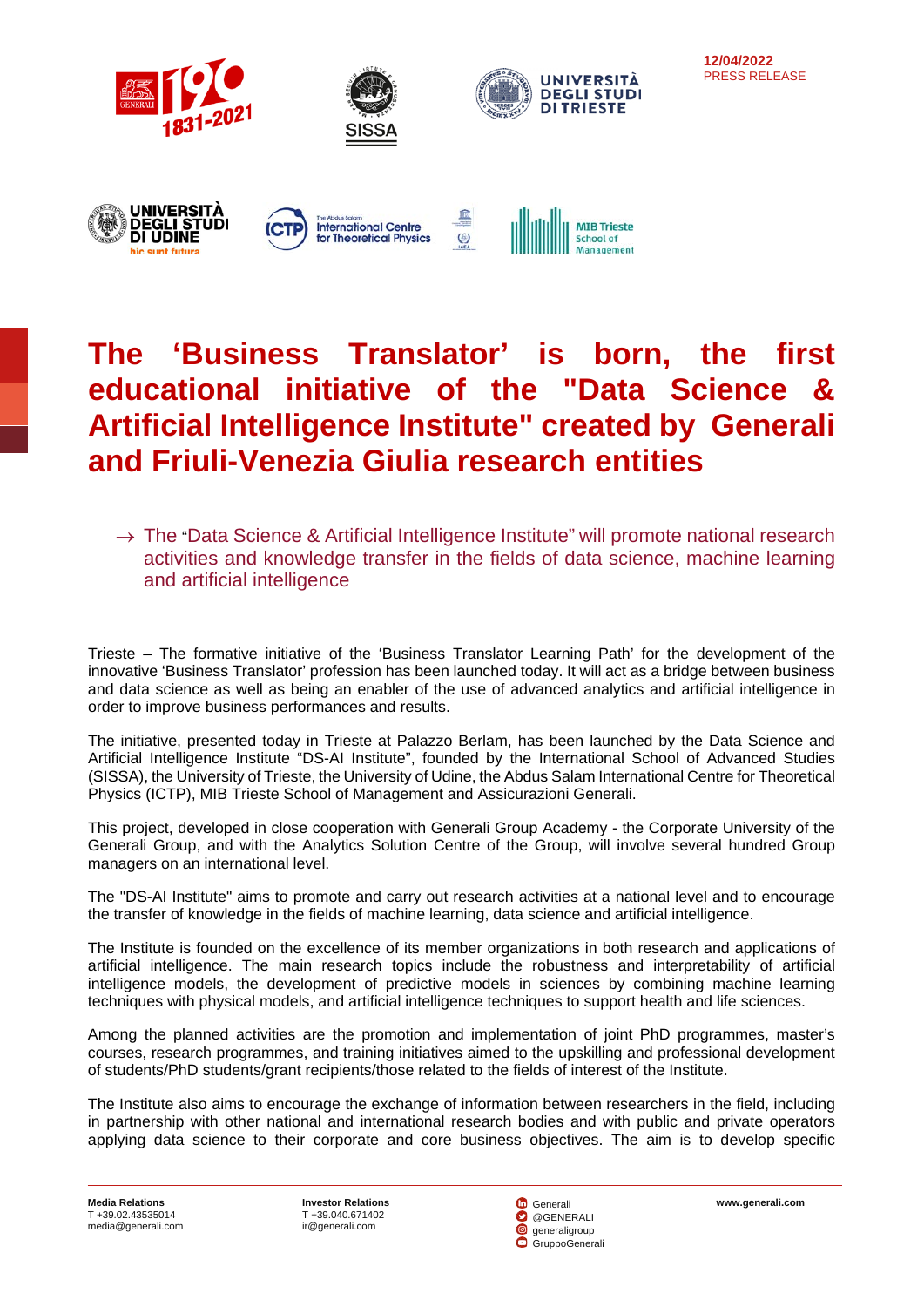

applications and case studies and direct the Institute's research towards the most relevant sectors for economy and industry to create a virtuous cycle between study and application in the field, in both the public and private sectors.

For this reason, it also provides training programmes to update and bring management closer to the world of data scientists and to train new professional figures capable of successfully addressing the growing needs of the information society, data processing, and decisions based on artificial intelligence and machine learning. A training course in line with the new three-year strategic plan "Lifetime Partner 24: Driving Growth", which has data-driven innovation among its pillars and aims to improve its technical leadership and support future growth by leveraging innovative data analysis skills.

The Institute will work towards creating a new research unit within the European Laboratory for Learning and Intelligent Systems (ELLIS) network.

The administrative headquarters of the Institute will be at SISSA, in Trieste, and the activities will be carried out at the operating centers of the affiliated universities and other partners as well as at other sites available for the Institute's activities, including in partnership with other organizations.

The research projects planned in collaboration with Generali include the development of methodologies to combine geophysical and mathematical models with artificial intelligence techniques to improve natural disaster risk forecasts. It will also focus on the development of explanatory techniques to understand the ethical implications of decisions made using complex artificial intelligence models such as deep neural networks. The two joint projects with Generali will create new areas of research and training projects for Group managers aimed at seizing the business opportunities offered by Data Science and Artificial Intelligence.

The **Chairman of Generali, Gabriele Galateri di Genola**, said: "*The launch of the new training offer for Business Translator, thanks to the Institute of Data Science and Artificial Intelligence, is an example of synergy between the public and private sectors that leverages the very best of the territory, with mutual benefits. We are very pleased to be part of this project, which responds to the new challenges of the modern world and allows us to understand and assess, among other things, emerging risks by recognising interconnections and helping to understand future scenarios. The Institute's establishment represents a further milestone that enriches the Company's 190th anniversary celebrated in 2021*".

The **SISSA Director, Andrea Romanino**, highlighted: "*The 'Business Translator' training initiative, developed in close collaboration with Generali, demonstrates the vocation of the Data Science and Artificial Intelligence Institute to catalyze interaction with companies and therefore represents an example of the impact on the territory of fundamental research in data science. The Institute strengthens the regional positioning in the field of Data Science, to which SISSA contributes with the Department of Excellence in Data Science, the new PhD course in Data Science and Theory, the Master in High Performance Computing (in collaboration with ICTP) and the Master's Degree in Data Science and Scientific Computing (in collaboration with the Universities of Trieste and Udine and ICTP)*."

The **Rector of the University of Trieste, Roberto Di Lenarda**, added: "*The Data Science & Artificial Intelligence Institute brings together the best of the so-called Trieste System in this field to create scientific and entrepreneurial synergies. The presence of Assicurazioni Generali and the first joint initiatives show the Institute's potential in terms of opportunities for undergraduate and PhD students as well as in terms of benefits for businesses and the whole region, also at international level. The new 'business translators' that will be trained there are an important and often missing element in knowledge transfer. In general, the University of Trieste is investing heavily in the AI and data science sector, offering students the only complete educational pathway in Italy on these subjects, from a Bachelor's Degree to a PhD. We could not fail to enthusiastically support this initiative*."

The **Rector of the University of Udine**, **Roberto Pinton**, commented: "*The University of Udine has been present for more than 40 years in high-level training and research in computer science. The long experience in teaching and research in this field has led to the creation of an international master's degree in Artificial Intelligence and Cybersecurity, of the PhD program in Artificial Intelligence and Computer Science - this*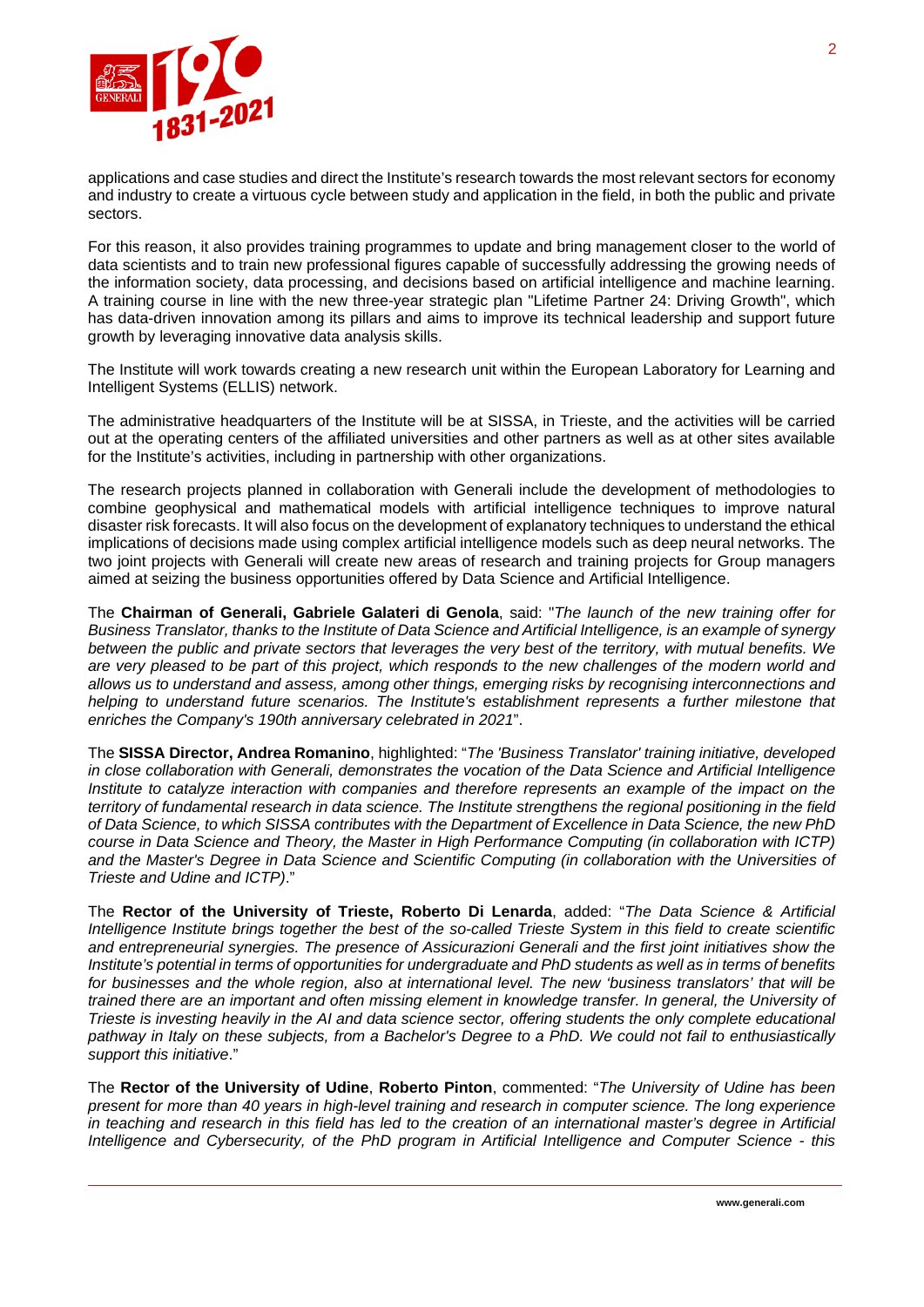

*academic year the 37th edition was launched - and to the participation in the national PhD program in Artificial Intelligence. The contribution to the "Business Translator" training initiative, together with Generali and the other regional research institutions belonging to the Data Science and Artificial Intelligence Institute, is a further important step in the commitment of the University of Friuli in maintaining a close and constant relationship among teaching, research, and applications in computer science. It constitutes a significant and promising example of fruitful collaboration with a large company in the area."*

The **ICTP Director, Atish Dabholkar**, underlined: "*AI and Data Science have enormous potential for social good and for promoting the achievement of the United Nations' Sustainable Development Goals. They are fields at the cutting edge of science, one that is evolving as quickly as the technology it relies on. ICTP is pleased to be a partner of this important Trieste initiative, not only for the exciting discoveries that lie ahead but also for their potential impact on global challenges such as climate change and natural hazards*."

The **Dean at MIB Trieste School of Management, Andrea Tracogna**, explained: "*MIB Trieste School of Management is eager to work alongside outstanding academic and corporate partners and contribute to the success of the Institute by turning the best Data Science and AI models into viable business applications, thus sowing the seeds of the upcoming data-driven revolution in management practices*."

## **THE GENERALI GROUP**

**Generali is one of the largest global insurance and asset management providers. Established in 1831, it is present in 50 countries in the world, with a total premium income of € 75.8 billion in 2021. With more than 75,000 employees serving 67 million customers, the Group has a leading position in Europe and a growing presence in Asia and Latin America. At the heart of Generali's strategy is its Lifetime Partner commitment to customers, achieved through innovative and personalised solutions, best-in-class customer experience and its digitalised global distribution capabilities. The Group has fully embedded sustainability into all strategic choices, with the aim to create value for all stakeholders while building a fairer and more resilient society.** 

### **SISSA**

**Founded in 1978, SISSA is a leading research and postgraduate training institute on the national and international stage. It is one of six specialist research institutes in Italy. Research and training activities are divided into three main areas: Physics, Mathematics and Neuroscience. Moreover, the Interdisciplinary Laboratory for Natural Sciences and Humanities aims to combine the cultures of science and humanities. SISSA was the first institution in Italy to offer PhD programmes. Since its foundation, it has trained almost 1500 PhD students, 30% of whom are international students.**

### **UNIVERSITY OF TRIESTE**

**Founded in 1924, the University of Trieste is situated in a particularly stimulating geographical context. It can count on a solid connection with the city and regional system, ranging from relationships with universities to the many research institutions in the area. The lively city environment coupled with its geostrategic location in Central Europe allows it to play a pivotal role in the continent. It is internationally recognised for the quality of its teaching and has obtained significant research results with achievements in all fields.**

### **UNIVERSITY OF UDINE**

**The University of Udine opened on 1 November 1978. It was established through public support thanks to a petition that collected about 125 thousand signatures following the earthquake that struck Friuli in 1976. Its activities are based on four pillars: higher education, research and technology transfer, interaction with the local area, and internationalisation. It offers 77 courses, including bachelor's degrees (39), master's degrees (35) and single-cycle degrees (3). It has 20 postgraduate schools and 13 PhD and 21 master's programmes. It has eight departments, a School of Advanced Studies, about 16,000 students and 650 teaching staff.**

#### **ICTP**

**The Abdus Salam International Centre for Theoretical Physics (ICTP) is a unique institution that explores key scientific issues at the highest level, fostering active partnerships with scientists in developing countries, and promoting international cooperation through science. Founded in 1964 by the Nobel laureate Abdus Salam, the ICTP offers research and education opportunities that are otherwise unavailable in developing countries, providing a stimulating international environment that transcends political and geographical borders. For more details, visit the websit[e www.ictp.it.](http://www.ictp.it/)**